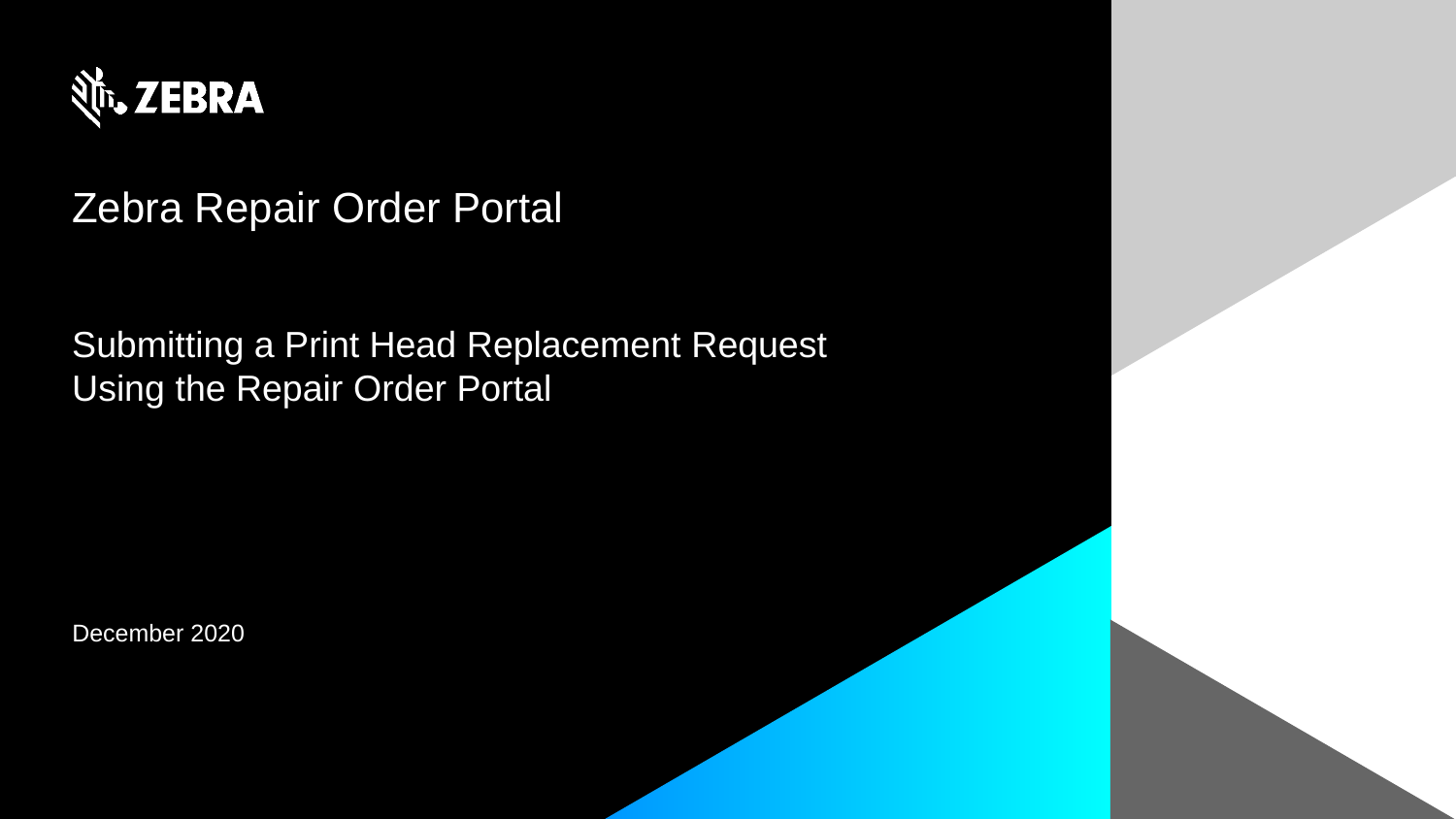# Submitting a Print Head Replacement Request Using the Repair Order Portal



Use the Repair Order Portal to submit a replacement request for a print head covered by warranty or Zebra OneCare support services agreement. Print heads are not repairable items, therefore if the print head is not covered by warranty or contract, you will need to order a new print head.

*Please note the following important information about the Repair Order Portal submission process:*

#### **Submit Request Using the Print Head Serial Number**

- Follow the established repair request process to add the print head serial number to the repair order and Zebra will verify product coverage.
- Zebra may not recognize the serial number If you receive the following message, submit the request using the print head part number instead.

The serial number entered has not been identified. Please verify the number again or select 'I don't have serial#' and pick the product model to proceed adding the item.

#### **Submit Request Using the Print Head Part Number** (Unknown Serial Number or Zebra Does Not Recognize the Serial Number)

- In this instance, the warranty or Zebra OneCare coverage status can not be verified and the repair type will reflect per incident repair (billable).
- If you know the print head is covered by warranty or Zebra OneCare contract, **please dispute the repair status**.

**Print Head with a Billable Job Type** (Either out of warranty or not covered by a Zebra OneCare contract *OR* coverage can not be verified due to a missing serial number)

• If the job type reflects billable, the order can not be submitted. The following error message displays if you attempt to proceed with the order:

The part number entered is not repairable. Please click "OK" and this line will be removed from the repair order.



• To address the message, click CANCEL to return to the Add Products screen and dispute the coverage status or click OK to remove the print head from the repair order.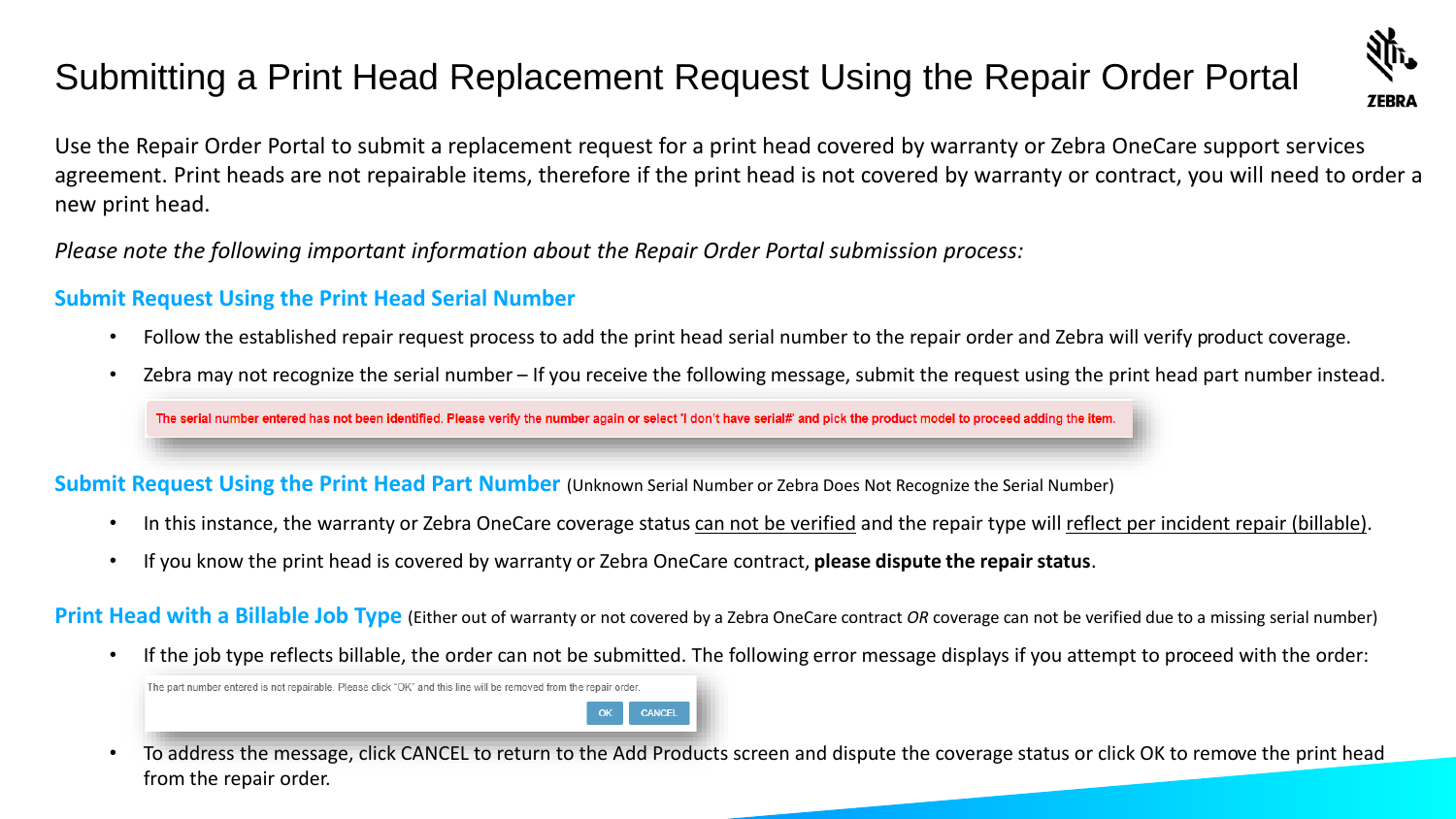## Submission Processing Using the Print Head Serial Number (Zebra Records Indicate the Print Head is Covered by Warranty or Zebra OneCare Contract)



Follow the established process to add a serial number to the repair order

| <b>ADD PRODUCT</b>                                       |  |
|----------------------------------------------------------|--|
| Serial #<br>BF1709-00467/B/C<br>How to find your serial# |  |
| I don't have Serial #                                    |  |
| <b>Customer Reference #</b>                              |  |
| Printer<br><b>Problem Category</b>                       |  |
| Printer head problem<br><b>Problem Detail</b>            |  |
| <b>Problem Description</b>                               |  |
|                                                          |  |
| <b>ADD</b><br><b>RESET</b><br><b>BULK LOAD</b>           |  |
|                                                          |  |

| <b>DUCT DETAILS</b>                |                                        |                            | °                                |
|------------------------------------|----------------------------------------|----------------------------|----------------------------------|
|                                    | <b>REMOVE</b>                          | <b>ADD ANOTHER PRODUCT</b> |                                  |
|                                    | Serial Number BF1709-00467/B/C         |                            | Once the print head is added     |
| Product Model P1058930-011         |                                        |                            | to the order, the Job Type field |
|                                    | Repair Center S. E. CZECH REPUBLIC     |                            | populates.                       |
| Job Type Warranty                  |                                        |                            |                                  |
| <b>A</b> Net Price                 |                                        |                            |                                  |
| <b>Fntitlement</b>                 |                                        |                            | If the job type reflects         |
| <b>Exchange Type</b>               |                                        |                            | warranty or contract, you may    |
| <b>f</b> Turnaround Time 10        |                                        |                            | proceed with the repair order    |
| Standard Collection                |                                        |                            |                                  |
| Express Collection                 |                                        |                            |                                  |
| <b>Contract Number</b>             |                                        |                            |                                  |
| <b>Contract Start Date</b>         |                                        |                            |                                  |
| <b>Contract End Date</b>           |                                        |                            |                                  |
|                                    | Warranty End Date 01-Mar-2021 12:00:00 |                            |                                  |
| <b>Sparepool Name</b>              |                                        |                            |                                  |
| <b>Select Service Cut-off Time</b> |                                        |                            |                                  |
|                                    |                                        |                            |                                  |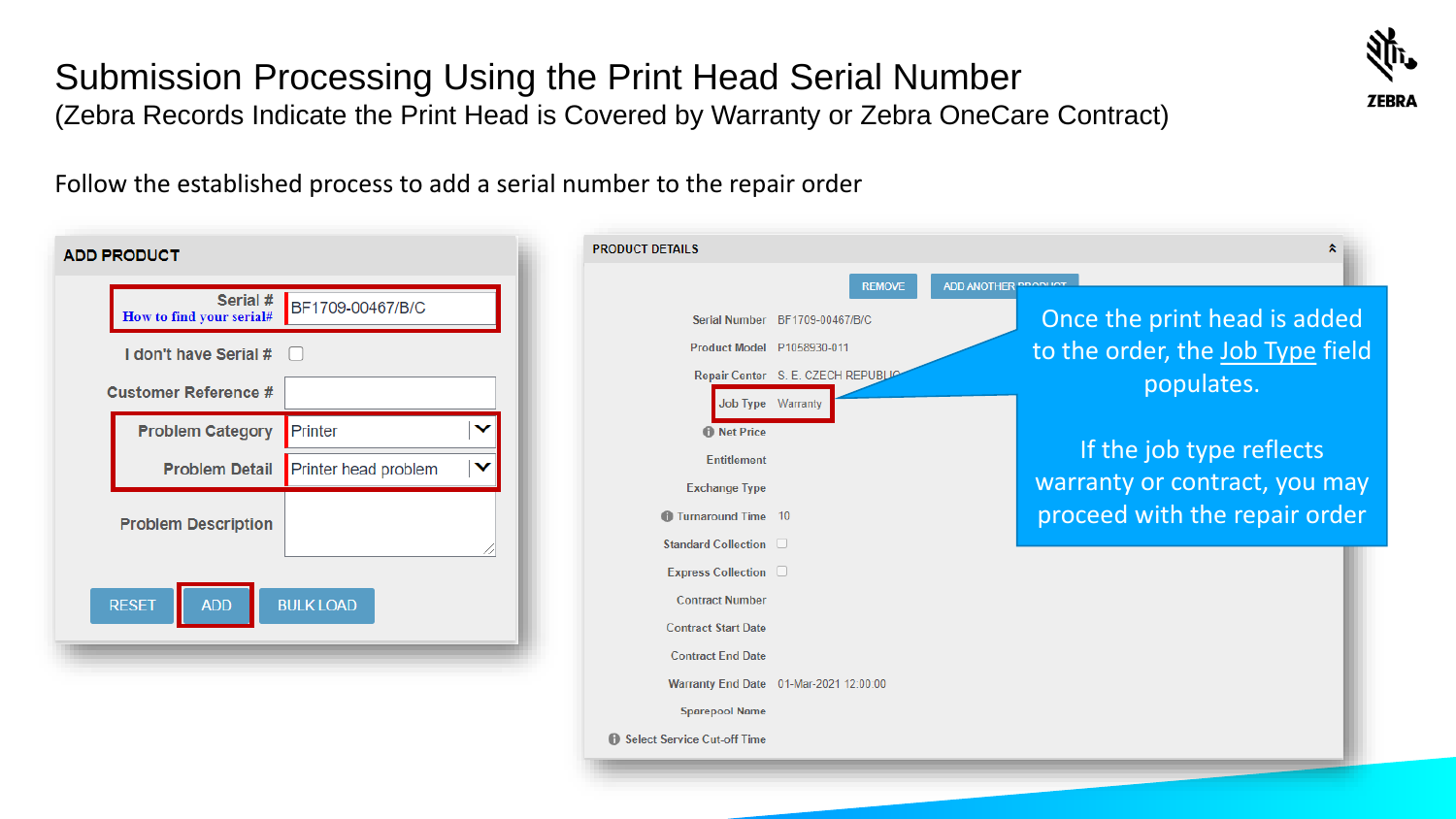## Submission Processing Using the Print Head Serial Number (Zebra Records Indicate the Print Head Is Not Covered by Warranty or Zebra OneCare Contract)



If the print head is not covered by a warranty or Zebra OneCare contract, the job type reflects billable and you will not be able to proceed with the submission request.

| <b>PRODUCT DETAILS</b>                 | <b>REMOVE</b> | <b>ADD ANOTHER PRODUCT</b>                          | $\hat{\mathbf{x}}$ | If you click Add Another Product or<br>Next and the job type is billable                                          |
|----------------------------------------|---------------|-----------------------------------------------------|--------------------|-------------------------------------------------------------------------------------------------------------------|
| Serial Number BF1710-00173/B/C         |               | <b>Customer Reference #</b>                         |                    |                                                                                                                   |
| Product Model P1058930-011             |               | Dispute Job Type $\Box$                             |                    | this error message displays                                                                                       |
| Repair Center S. E. CZECH REPUBLIC     |               | Problem Category Printer<br>$\checkmark$            |                    |                                                                                                                   |
| Job Type Billable                      |               | $\checkmark$<br>Problem Detail Printer head problem |                    |                                                                                                                   |
| <b><i>O</i></b> Net Price              |               | <b>Problem Description</b>                          |                    |                                                                                                                   |
| <b>Entitlement</b>                     |               |                                                     |                    |                                                                                                                   |
| <b>Exchange Type</b>                   |               |                                                     |                    | The part number entered is not repairable. Please click "OK" and this line will be removed from the repair order. |
| Turnaround Time 10                     |               |                                                     |                    |                                                                                                                   |
| Standard Collection                    |               |                                                     |                    | OK<br><b>CANCEL</b>                                                                                               |
| Express Collection D                   |               |                                                     |                    |                                                                                                                   |
| <b>Contract Number</b>                 |               |                                                     |                    |                                                                                                                   |
| <b>Contract Start Date</b>             |               |                                                     |                    | <b>Click CANCEL to return to the Product Details</b>                                                              |
| <b>Contract End Date</b>               |               |                                                     |                    |                                                                                                                   |
| Warranty End Date 07-Sep-2018 12:00:00 |               |                                                     |                    | screen and dispute the billable status. If you click                                                              |
| <b>Sparepool Name</b>                  |               |                                                     |                    | OK, the product will be removed from the cart.                                                                    |
| <b>B</b> Select Service Cut-off Time   |               |                                                     |                    |                                                                                                                   |
|                                        |               |                                                     |                    |                                                                                                                   |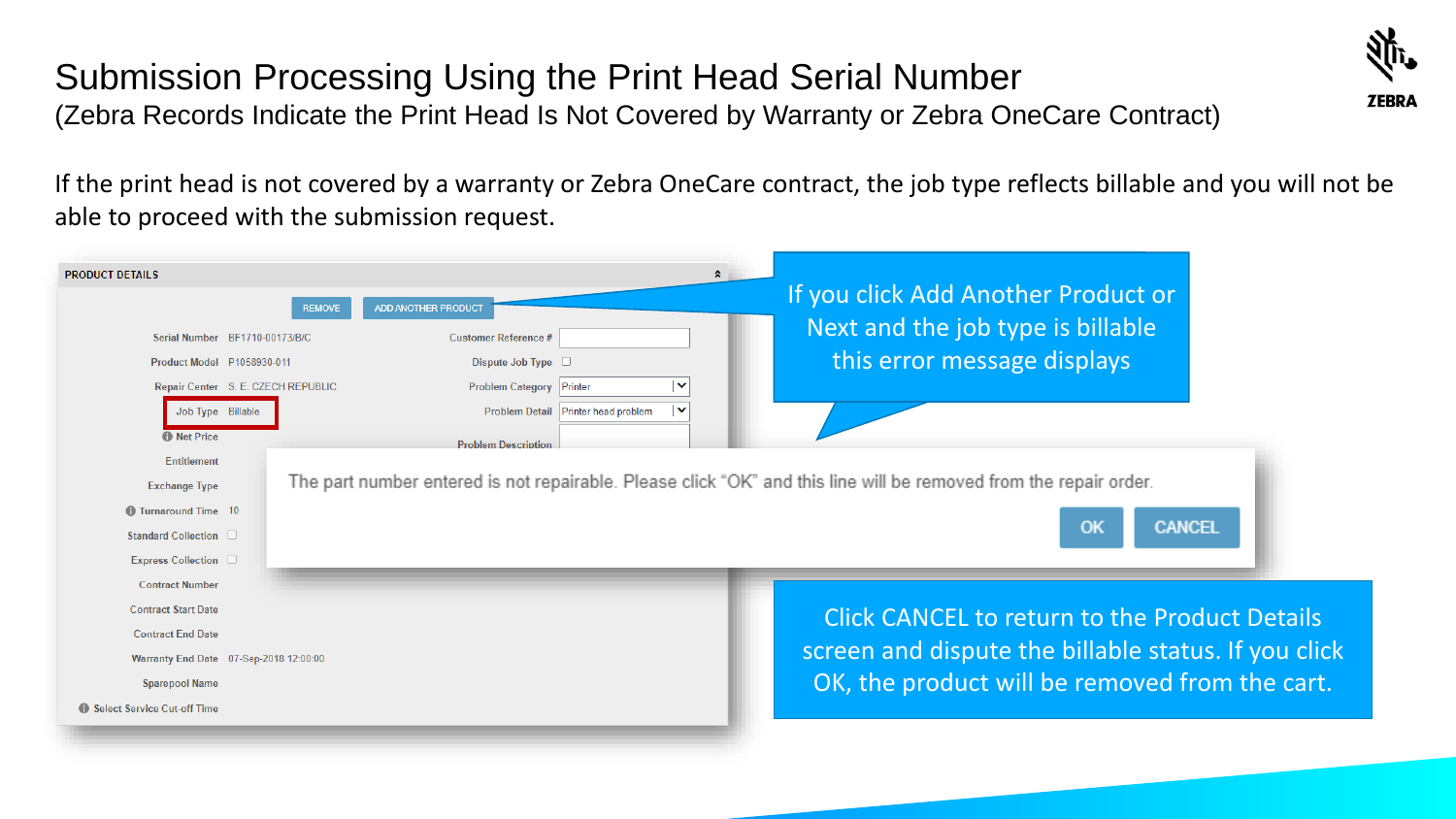# Submission Processing Using the Print Head Part Number



Follow the established process to add a product without a serial number

| <b>ADD PRODUCT</b>                   |                      |
|--------------------------------------|----------------------|
| Serial #<br>How to find your serial# |                      |
| I don't have Serial #                | Ø                    |
| <b>Product Name</b>                  | P1058930-011         |
|                                      | <b>PICK PRODUCT</b>  |
| <b>Customer Reference #</b>          |                      |
|                                      |                      |
| <b>Problem Category</b>              | Printer              |
| <b>Problem Detail</b>                | Printer head problem |
| <b>Problem Description</b>           |                      |
| <b>ADD</b><br><b>RESET</b>           | <b>BULK LOAD</b>     |

| <b>PRODUCT DETAILS</b>             |                                    |                                 |                      | ⋩            |
|------------------------------------|------------------------------------|---------------------------------|----------------------|--------------|
|                                    | <b>REMOVE</b>                      | <b>ADD ANOTHER PRODUCT</b>      |                      |              |
|                                    | Serial Number SN UNKNOWN           | <b>Customer Reference #</b>     |                      |              |
| Product Model P1058930-011         |                                    | Dispute Job Type                | <b>ID</b>            |              |
|                                    | Repair Center S. E. CZECH REPUBLIC | <b>Problem Category</b>         | Printer              | v            |
| Job Type Billable                  |                                    | <b>Problem Detail</b>           | Printer head problem | $\checkmark$ |
| <b>A</b> Net Price                 |                                    |                                 |                      |              |
| <b>Entitlement</b>                 |                                    | Products added using the part   |                      |              |
| <b>Exchange Type</b>               |                                    | number will always reflect a    |                      |              |
| <b>ft</b> Turnaround Time 10       |                                    | job type of "billable".         |                      |              |
| Standard Collection                |                                    |                                 |                      |              |
| Express Collection                 |                                    |                                 |                      |              |
| <b>Contract Number</b>             |                                    | If the print head is covered by |                      |              |
| <b>Contract Start Date</b>         |                                    | warranty or a Zebra OneCare     |                      |              |
| <b>Contract End Date</b>           |                                    | contract, please dispute the    |                      |              |
| <b>Warranty End Date</b>           |                                    | job type status.                |                      |              |
| <b>Sparepool Name</b>              |                                    |                                 |                      |              |
| <b>Select Service Cut-off Time</b> |                                    |                                 |                      |              |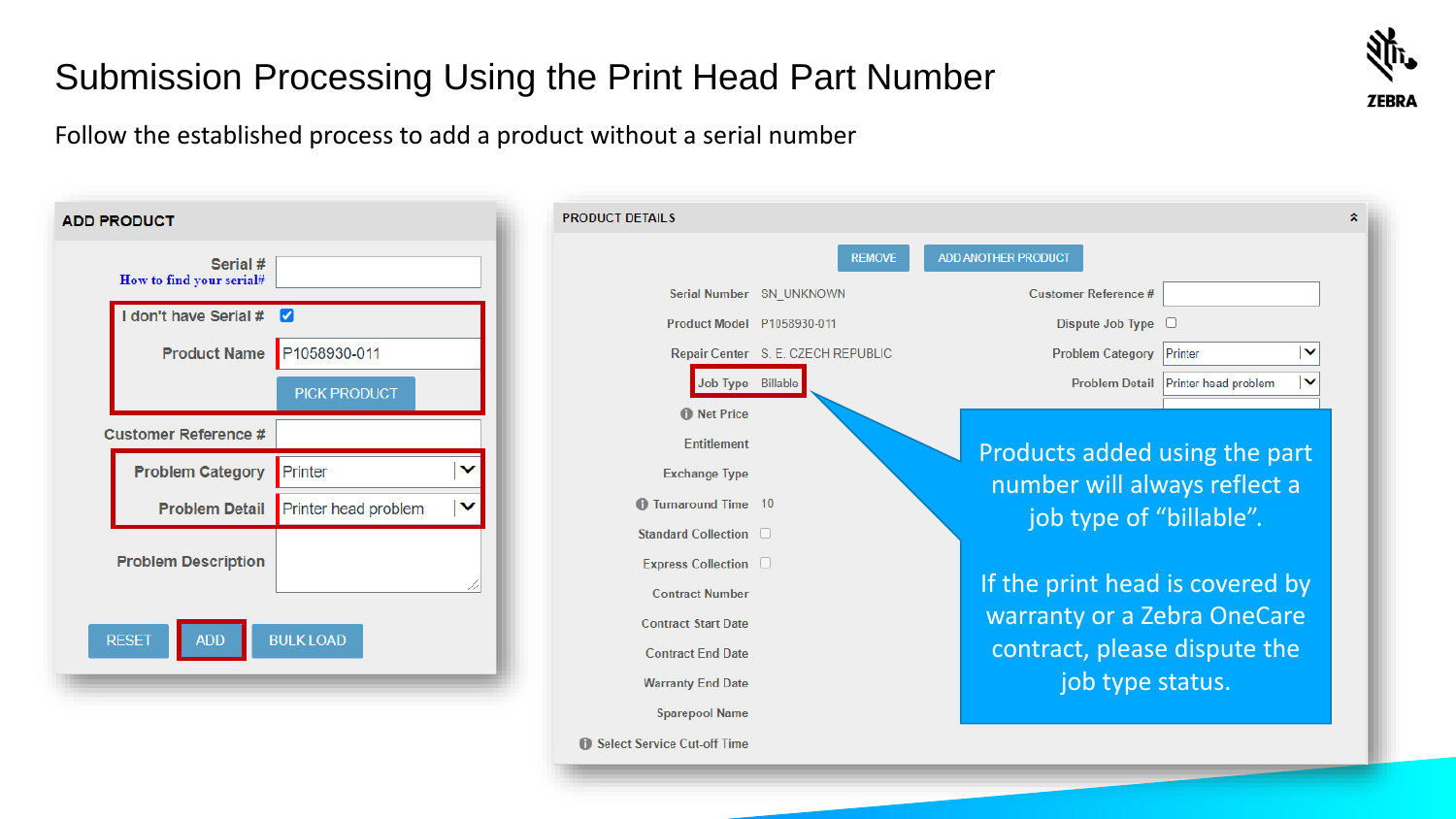# Disputing the Billable Print Head Job Type



If the job type reflects billable and you know the print head is covered by warranty or Zebra OneCare contract, dispute the status to notify Zebra of the discrepancy. You will need to provide the contract number or purchase date.

| <b>PRODUCT DETAILS</b>               |                                    |                                      |                              |              |
|--------------------------------------|------------------------------------|--------------------------------------|------------------------------|--------------|
|                                      | <b>REMOVE</b>                      | (5)<br>ADD ANOTHER PRODUCT           |                              |              |
|                                      | Serial Number SN_UNKNOWN           | <b>Customer Reference #</b>          |                              |              |
| <b>Product Model</b>                 | P1058930-011                       | $\overline{1}$<br>Dispute Job Type V |                              |              |
|                                      | Repair Center S. E. CZECH REPUBLIC | 2 Dispute Reason                     | Contract                     | $\checkmark$ |
| Job Type Billable                    |                                    | <b>3</b> Contract Number             | Type the Contract Number     |              |
| <b>O</b> Net Price                   |                                    | <b>Additional Details</b>            |                              |              |
| <b>Entitlement</b>                   |                                    |                                      |                              |              |
| <b>Exchange Type</b>                 |                                    | <b>Problem Category</b>              | Printer                      | $\checkmark$ |
| <b>f</b> Turnaround Time             | 10                                 | <b>Problem Detail</b>                | Printer head problem         | $\checkmark$ |
| Standard Collection D                |                                    | <b>Problem Description</b>           |                              |              |
| Express Collection D                 |                                    | $\overline{A}$                       |                              |              |
| <b>Contract Number</b>               |                                    | <b>Printer Serial#</b>               | Type the Printer Serial Numb |              |
| <b>Contract Start Date</b>           |                                    |                                      |                              |              |
| <b>Contract End Date</b>             |                                    |                                      |                              |              |
| <b>Warranty End Date</b>             |                                    |                                      |                              |              |
| <b>Sparepool Name</b>                |                                    |                                      |                              |              |
| <b>B</b> Select Service Cut-off Time |                                    |                                      |                              |              |

### **Follow these steps to dispute:**

**STEP 1:** Select the Dispute Job Type checkbox

**STEP 2:** Select either **Contract** or **Warranty** from the Dispute Reason drop down field

*Note, a Contract Number or Purchase Date field will display based on the value selected from the Dispute Reason field.*

**STEP 3:** Type the applicable information in the **Contract** Number or Purchase Date field

**STEP 4:** Type the **printer serial number** in the Printer Serial # field

**STEP 5:** Click NEXT or ADD ANOTHER PRODUCT to proceed with the repair order